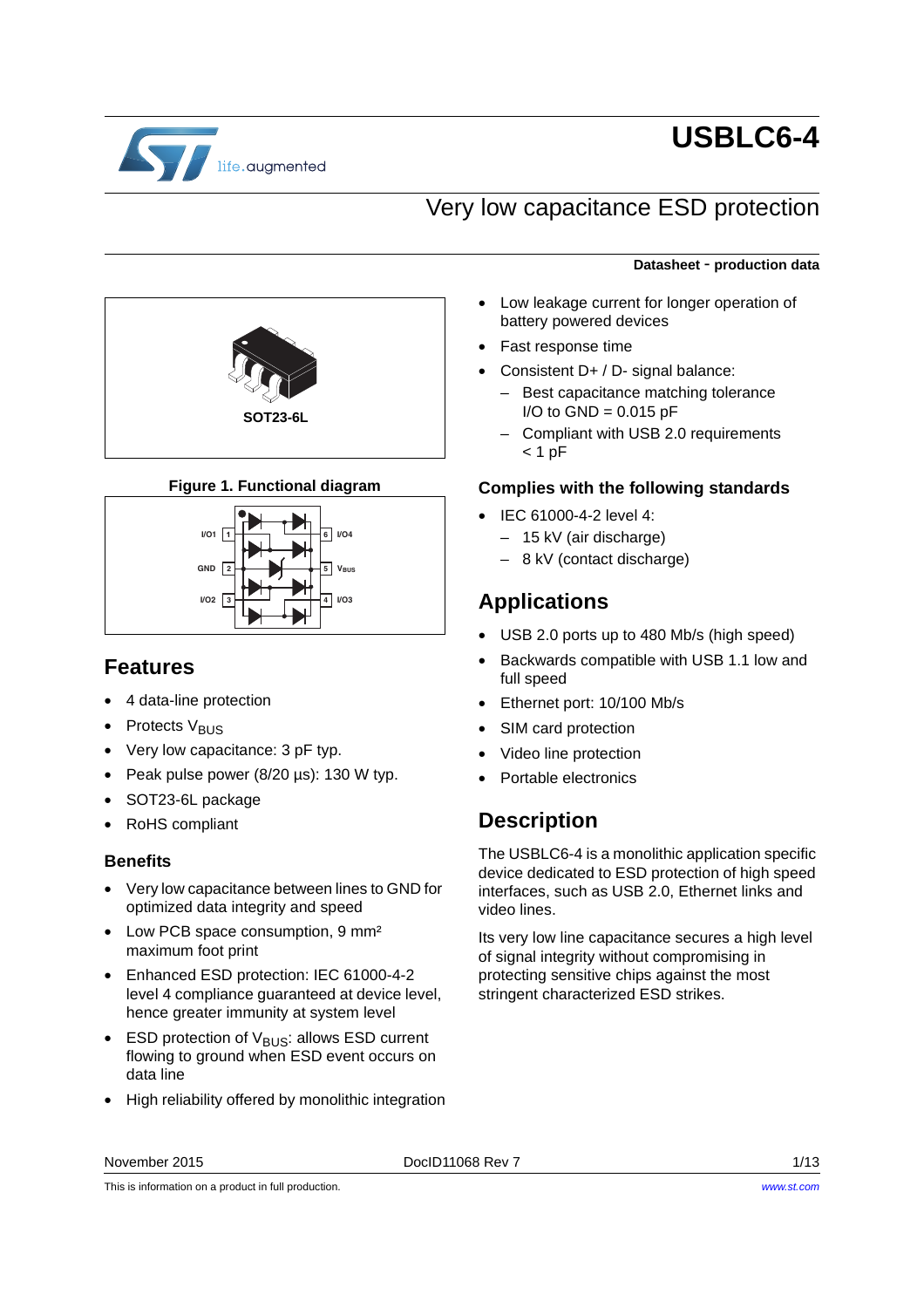## **1 Characteristics**

| Symbol                      | <b>Parameter</b>                              | Value                           | Unit            |    |  |
|-----------------------------|-----------------------------------------------|---------------------------------|-----------------|----|--|
|                             |                                               | IEC 61000-4-2 air discharge     | 15              |    |  |
| V <sub>PP</sub>             | Peak pulse voltage                            | IEC 61000-4-2 contact discharge | kV<br>15        |    |  |
|                             |                                               | MIL STD883C-Method 3015-6       | 25              |    |  |
| $\mathsf{T}_{\mathsf{stg}}$ | Storage temperature range                     |                                 | $-55$ to $+150$ | °C |  |
| T,                          | Operating junction temperature range          |                                 | $-40$ to $+125$ | °C |  |
| $T_{\parallel}$             | Lead solder temperature (10 seconds duration) |                                 | 260             | °C |  |

|  |  | <b>Table 1. Absolute ratings</b> |  |
|--|--|----------------------------------|--|
|--|--|----------------------------------|--|

<span id="page-1-0"></span>

|                             |                                                       |                                                   | ann  | <b>Value</b> |      |      |  |
|-----------------------------|-------------------------------------------------------|---------------------------------------------------|------|--------------|------|------|--|
| Symbol                      | <b>Parameter</b>                                      | <b>Test Conditions</b>                            | Min. | Typ.         | Max. | Unit |  |
| <sup>I</sup> RM             | Leakage current                                       | $V_{\text{RM}} = 5.25$ V                          |      | 10           | 150  | nA   |  |
| $V_{BR}$                    | Breakdown voltage<br>between V <sub>BUS</sub> and GND | $I_R = 1$ mA                                      | 6    |              | 10   | V    |  |
| $V_F$                       | Forward voltage                                       | $I_F = 10$ mA                                     |      |              | 0.86 | V    |  |
| $V_{CL}$                    | Clamping voltage                                      | $I_{\rm PP}$ = 1 A, 8/20 µs<br>Any I/O pin to GND |      |              | 12   | V    |  |
|                             |                                                       | $I_{\rm PP} = 5$ A, 8/20 µs<br>Any I/O pin to GND |      |              | 17   | V    |  |
| $C_{i/O}\text{-GND}$        | Capacitance between I/O<br>and GND                    | $V_R = 1.65 V$                                    |      | 3            | 4    | pF   |  |
| $\Delta C_{\text{i/O-GND}}$ |                                                       |                                                   |      | 0.015        |      |      |  |
| $C_{i/O-i/O}$               | Capacitance between I/O                               | $V_R = 1.65 V$                                    |      | 1.85         | 2.7  | pF   |  |
| $\Delta C_{i/O-i/O}$        |                                                       |                                                   |      | 0.04         |      |      |  |

### **Table 2. Electrical characteristics (Tamb = 25 °C)**

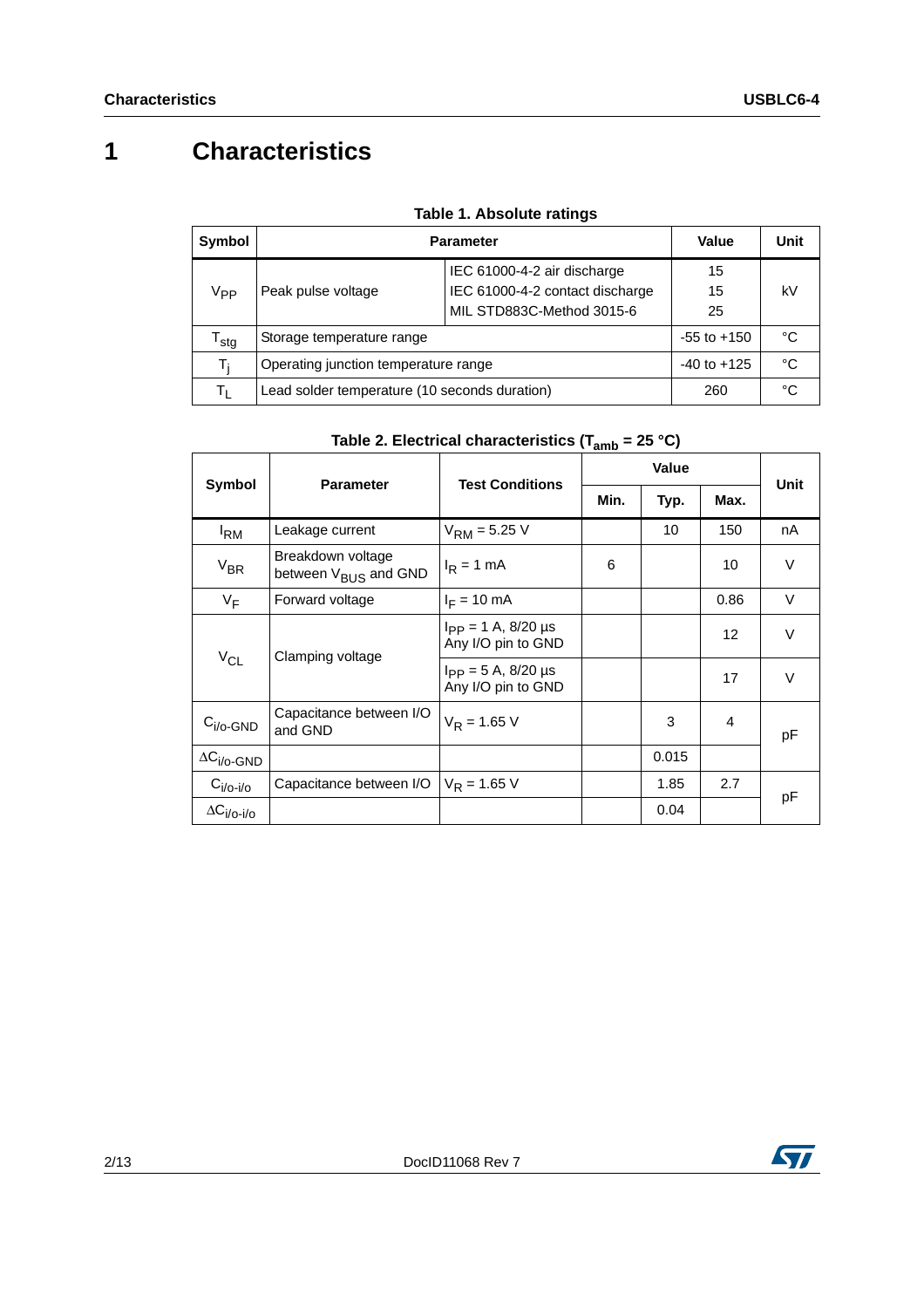V<sub>OSC</sub>=30mV  $T_{\parallel} = 25^{\circ}C$ osc=∂∪m∨<sub>RMS</sub>

#### **Figure 2. Capacitance versus voltage (typical values)**



 $V_{CC}=1.65V$ 

 $V_{CC}=0V$ 



#### **Figure 4. Relative variation of leakage current versus junction temperature (typical values)**

#### **Figure 5. Frequency response**

<span id="page-2-0"></span>1 10 100 1000

**F(MHz)**

- H-H-H



0.0 0.5 1.0 1.5 2.0 2.5 3.0 3.5 4.0 4.5 5.0 **C(pF)**

 $\Box$ Ŧ Ħ

Ŧ ┯

 $\overline{\phantom{a}}$ 

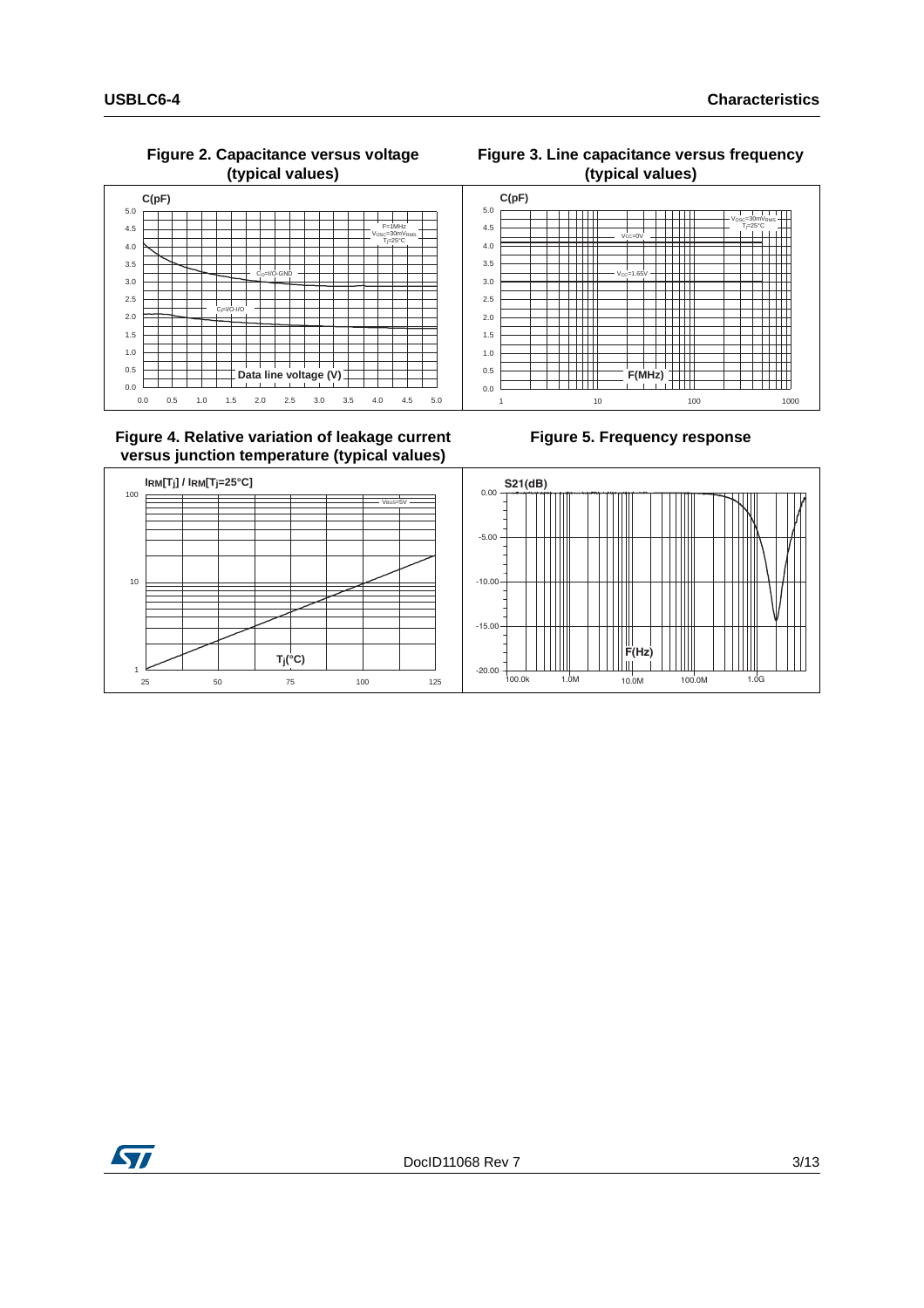### **2 Technical information**

### **2.1 Surge protection**

The USBLC6-4SC6 is particularly optimized to provide surge protection based on the rail to rail topology.

The clamping voltage  $V_{CL}$  can be calculated as follows:

 $V_{\text{CI}}$  + =  $V_{\text{TRANSII}}$  +  $V_{\text{F}}$  for positive surges

 $V_{\text{Cl}}$  - = -  $V_{\text{F}}$  for negative surges

with:  $V_F = V_T + R_d.I_p$ 

( $V_F$  forward drop voltage,  $V_T$  forward drop threshold voltage

#### **Calculation example**

We assume that the value of the dynamic resistance of the clamping diode is typically:

 $R_d = 0.5 \Omega$  and  $V_T = 1.1 V$ .

For an IEC 61000-4-2 surge level 4 (Contact Discharge:  $V_q = 8$  kV, R<sub>q</sub> = 330 Ω),  $V_{\text{BUS}}$  = +5 V, and if in a first approximation, we assume that:

$$
I_p = V_g / R_g = 24 A.
$$

So, we find:

 $V_{\text{Cl}}$  + = +31.2 V  $V_{\text{Cl}}$  - = -13.1 V

*Note: The calculations do not take into account phenomena due to parasitic inductances.*

### **2.2 Surge protection application example**

If we consider that the connections from the pin  $V_{BUS}$  to  $V_{CC}$ , from I/O to data line and from GND to PCB GND plane are implemented as racks 10 mm long and 0.5 mm large, we can assume that the parasitic inductances  $L_{VBUS} L_{I/0}$  and  $L_{GND}$  of these tracks are about 6 nH. So, when an IEC 61000-4-2 surge occurs, due to the rise time of this spike  $(t_r = 1 \text{ ns})$ , the voltage V<sub>CL</sub> has an extra value equal to  $L_{1/0}$ ·dl/dt, +  $L_{GND}$ ·dl/dt

The dI/dt is calculated as:

dl/dt =  $I_p/t_r = 24$  A/ns

The overvoltage due to the parasitic inductances is:

 $L_{1/0}$ ·dl/dt, =  $L_{GND}$ ·dl/dt = 6 x 24 = 144 V

By taking into account the effect of these parasitic inductances due to unsuitable layout, the clamping voltage will be:

 $V_{\text{Cl}}$  + = +31.2 + 144 + 144 = 319.2 V  $V_{\text{Cl}}$  - = -13.1 - 144 -144 = -301.1 V

We can significantly reduce this phenomena with simple layout optimization. It is for this reason that some recommendations have to be followed (see *[2.3: How to ensure good ESD](#page-4-0)  [protection](#page-4-0)*).

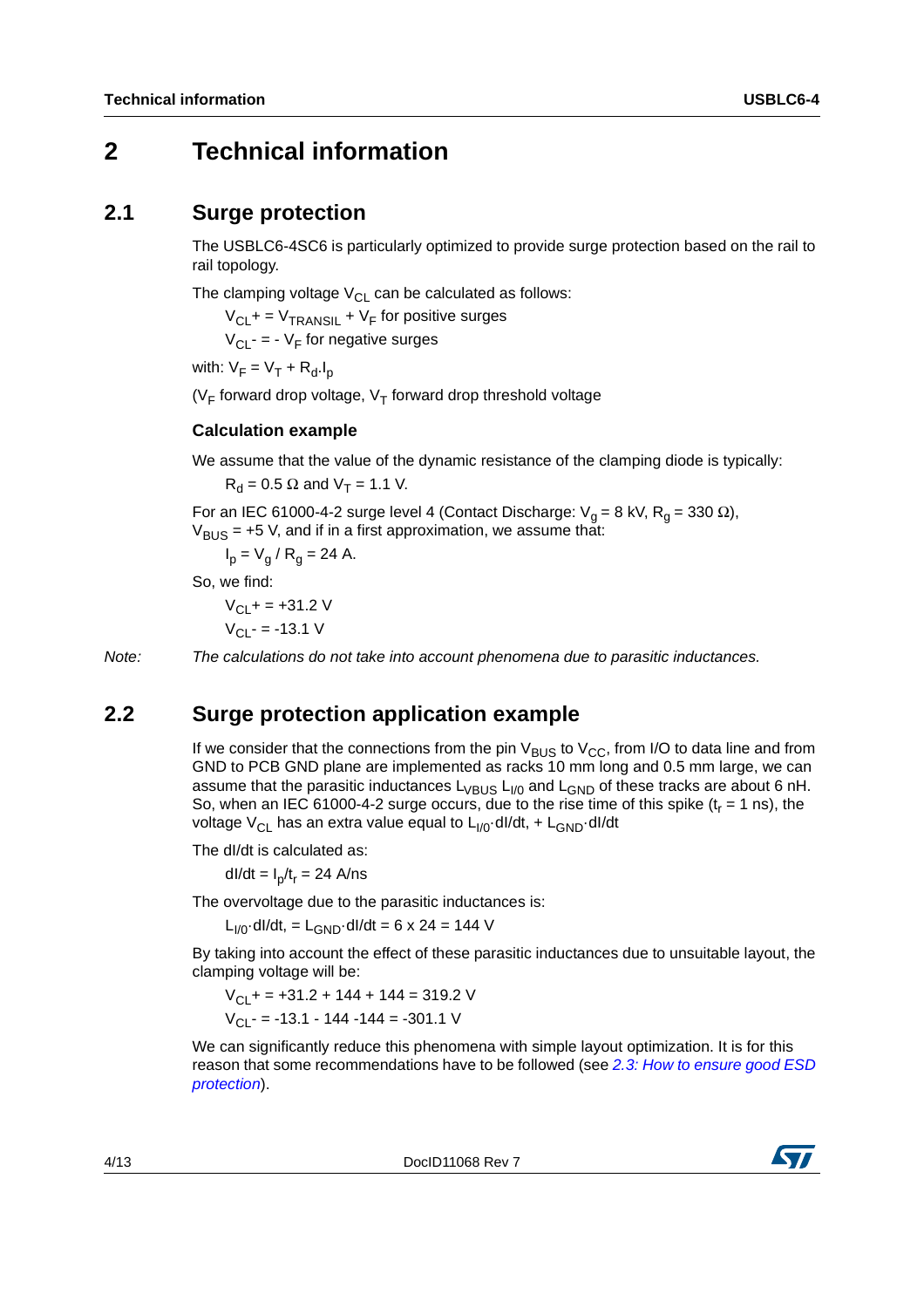

**Figure 6. ESD behavior: parasitic phenomena due to unsuitable layout**

### <span id="page-4-0"></span>**2.3 How to ensure good ESD protection**

<span id="page-4-2"></span>While the USBLC6-4SC6 provides high immunity to ESD surge, efficient protection depends on the layout of the board. In the same way, with the rail to rail topology, the track from data lines to I/O pins, from  $V_{CC}$  to the  $V_{BUS}$  pin and from GND plane to GND pin must be as short as possible to avoid overvoltages due to parasitic phenomena (see *[Figure 7](#page-4-1)* and *[Figure 8](#page-4-2)* for layout considerations)

<span id="page-4-1"></span>

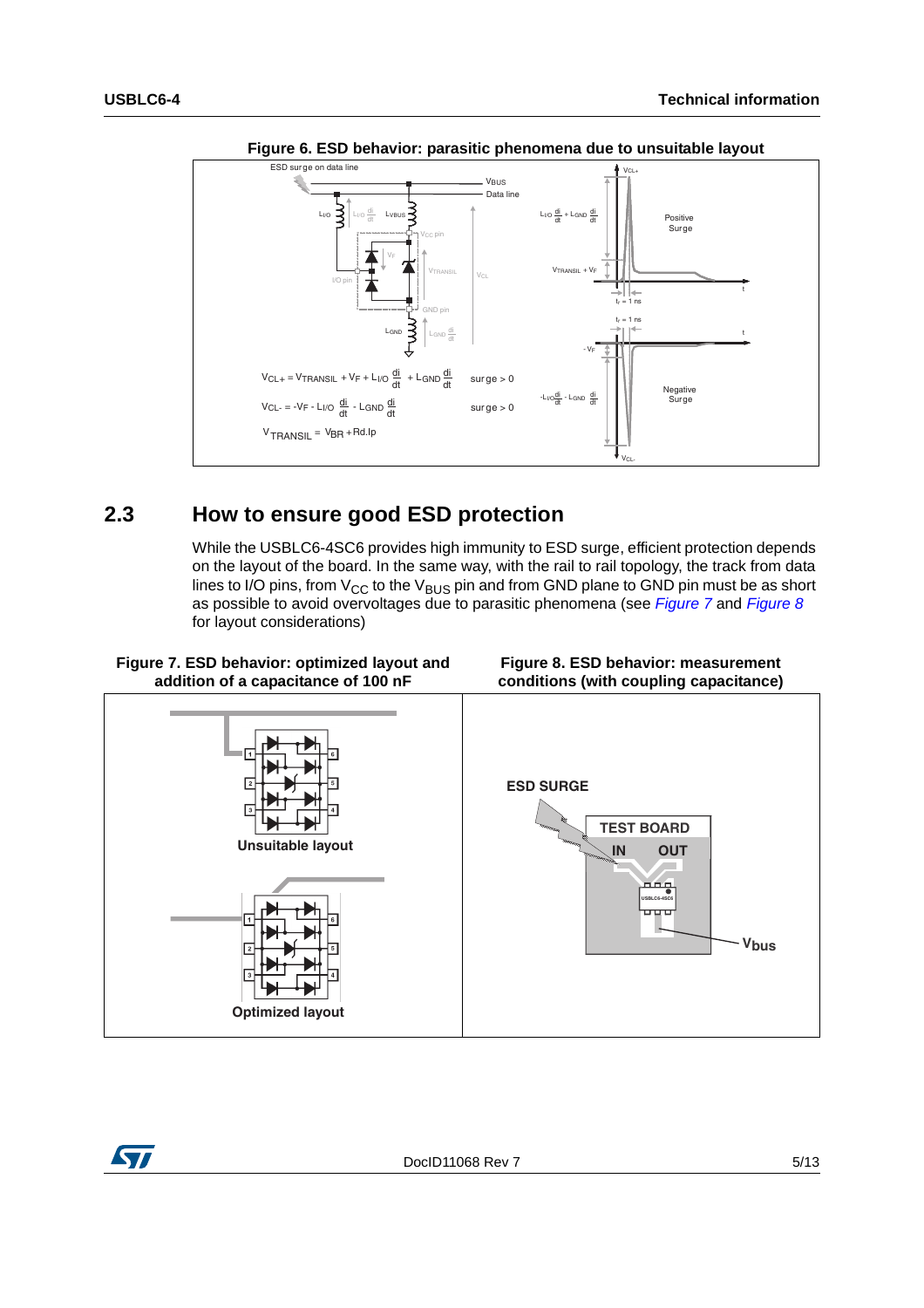#### Figure 9. Remaining voltage after the USBLC6- Figure 10. Remaining voltage after the USBLC6-**4SC6 during positive ESD surge 4SC6 during negative ESD surge**



*Note: The measurements have been done with the USBLC6-4SC6 in open circuit.*

#### **Important:**

A good precaution to take is to put the protection device as close as possible to the disturbance source (generally the connector).

### **2.4 Crosstalk behavior**

### **2.4.1 Crosstalk phenomenon**



#### The crosstalk phenomenon is due to the coupling between 2 lines. The coupling factor (β12 or β21) increases when the gap across lines decreases, particularly in silicon dice. In the above example the expected signal on load  $\mathsf{R}_{\mathsf{L2}}$  is  $\alpha_2 \mathsf{V}_{\mathsf{G2}}$ , in fact the real voltage at this point has got an extra value  $\beta_{21}$ V $_{G1}$ . This part of the V $_{G1}$  signal represents the effect of the crosstalk phenomenon of the line 1 on the line 2. This phenomenon has to be taken into account when the drivers impose fast digital data or high frequency analog signals in the disturbing line. The perturbed line will be more affected if it works with low voltage signal or high load impedance (few kΩ).

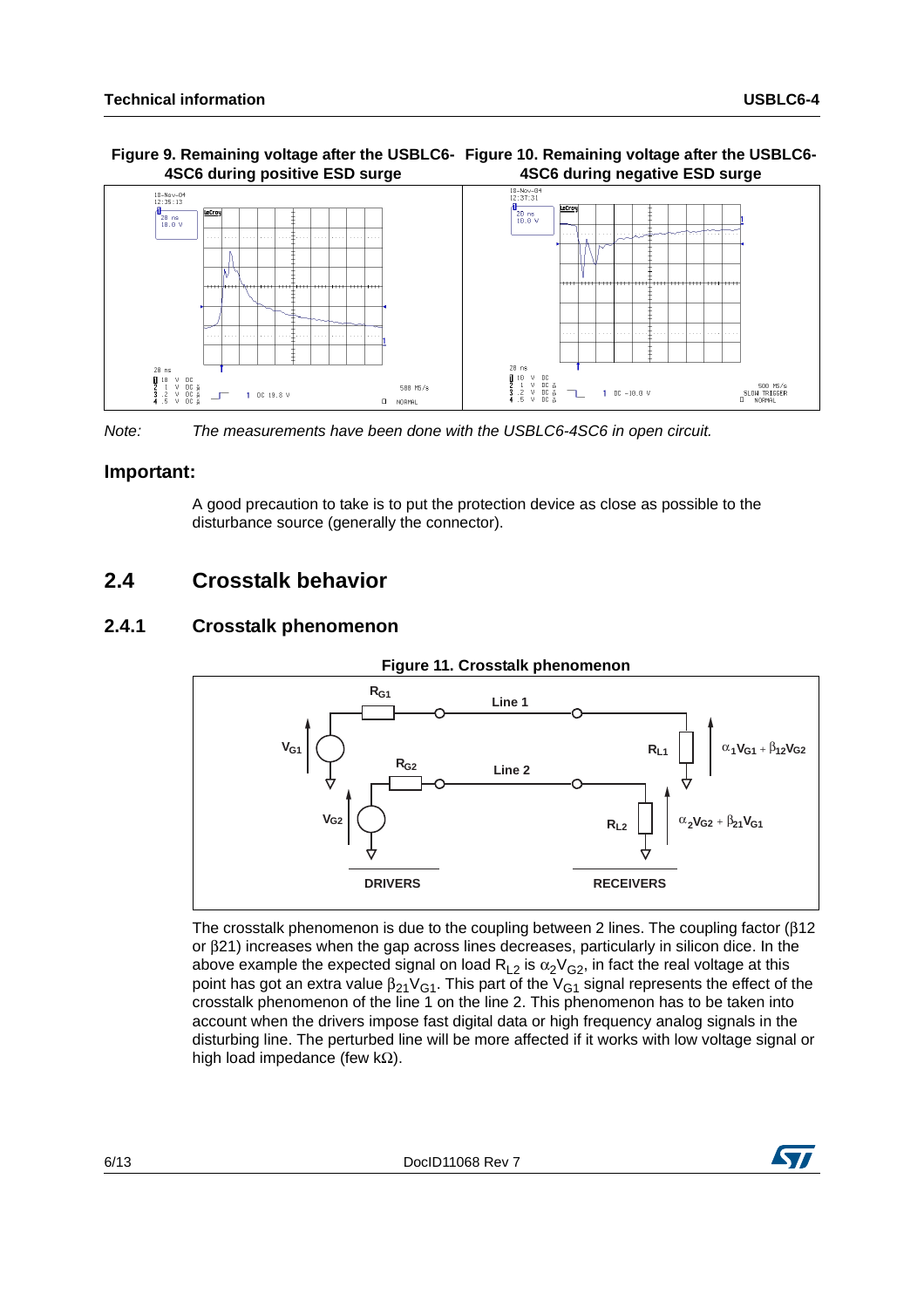<span id="page-6-0"></span>

*[Figure 12.](#page-6-0)* shows the measurement circuit for the analog application. In usual frequency range of analog signals (up to 240 MHz) the effect on disturbed line is less than -55 dB (see *[Figure 13.](#page-6-1)*).

<span id="page-6-1"></span>

As the USBLC6-4SC6 is designed to protect high speed data lines, it must ensure a good transmission of operating signals. The frequency response (*[Figure 5.](#page-2-0)*) gives attenuation information and shows that the USBLC6-4SC6 is well suitable for data line transmission up to 480 Mbit/s while it works as a filter for undesirable signals like GSM (900 MHz) frequencies, for instance.

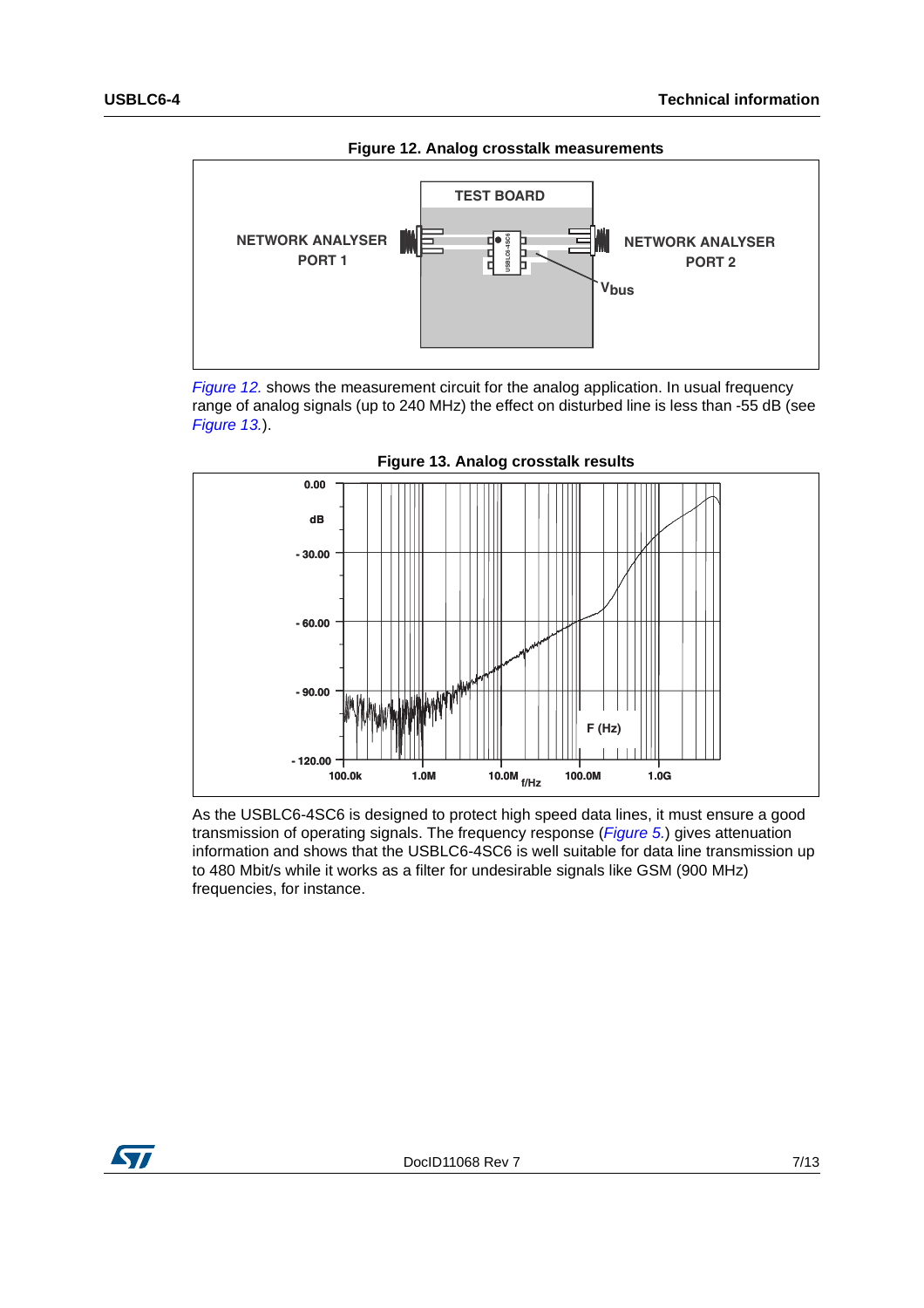### **2.5 Application examples**



**Figure 14. USB 2.0 port application diagram using USBLC6-4SC6**

#### **Figure 15. T1/E1/Ethernet protection**



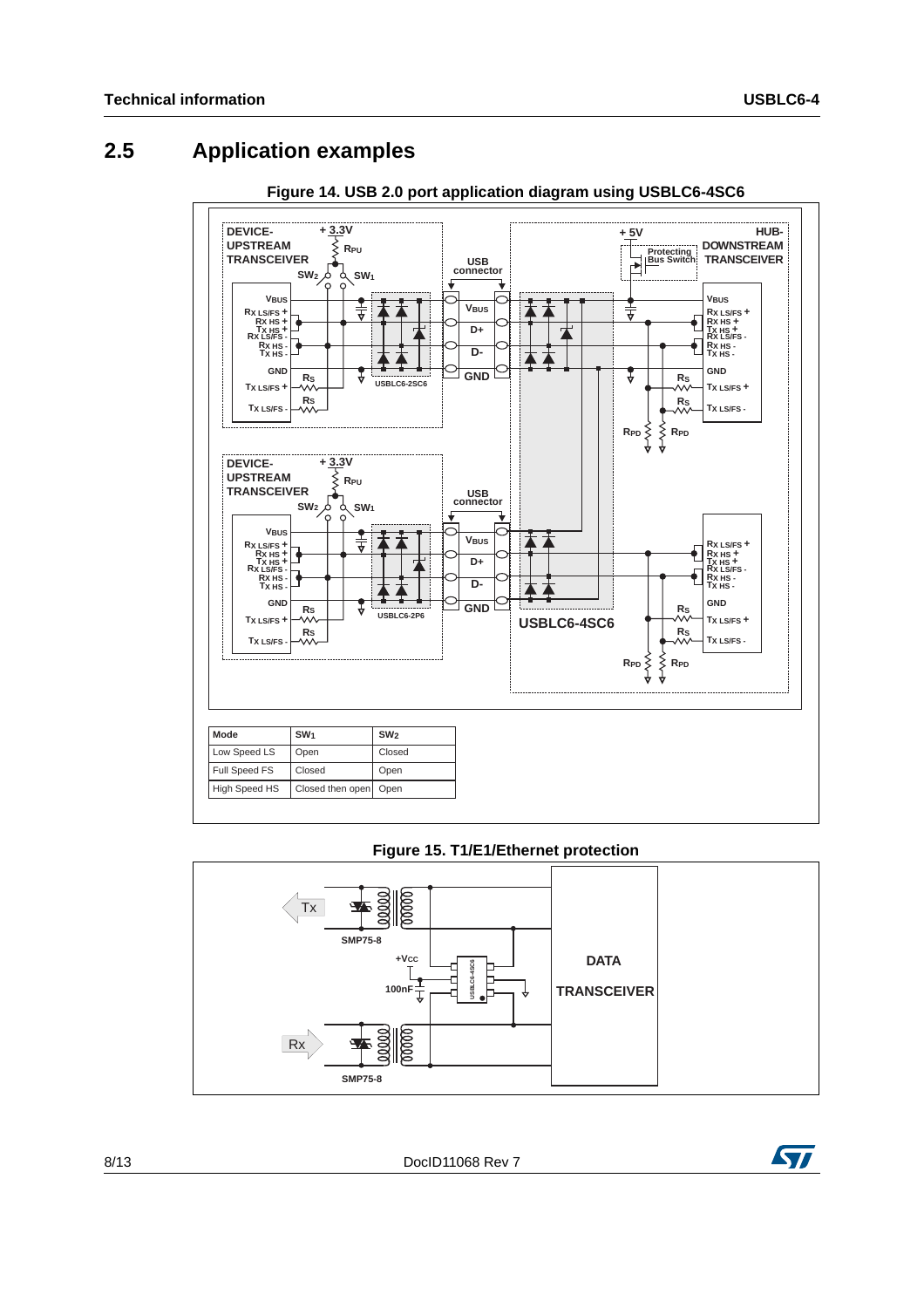### **2.6 PSPICE model**

<span id="page-8-0"></span>*[Figure 16.](#page-8-0)* shows the PSPICE model of one USBLC6-4SC6 cell. In this model, the diodes are defined by the PSPICE parameters given in *[Figure 17.](#page-8-1)*



**Figure 16. PSPICE model**

<span id="page-8-1"></span>*Note: This simulation model is available only for an ambient temperature of 27 °C.*



**Figure 18. USBLC6-4SC6 PCB layout considerations**



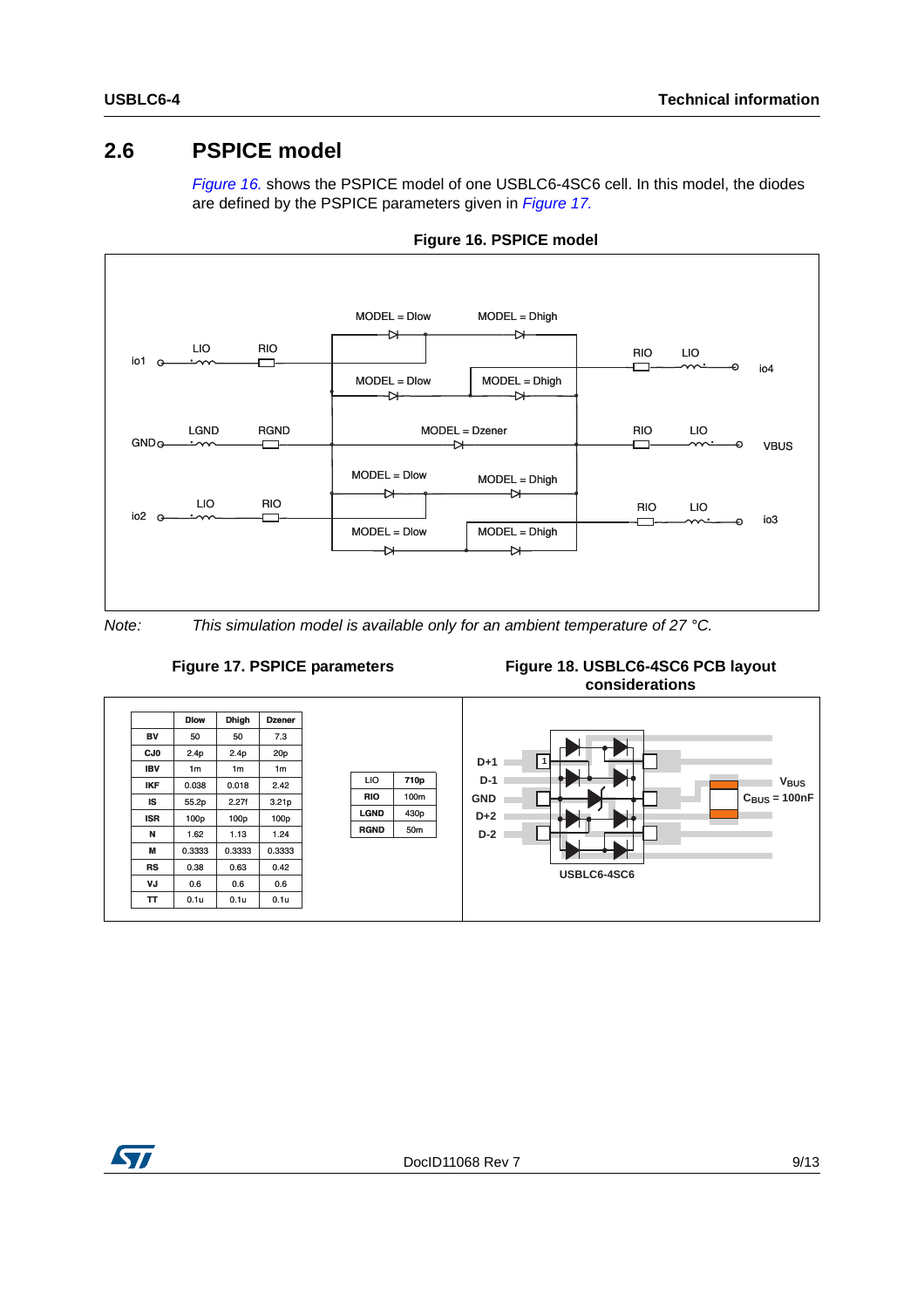# **3 Ordering information scheme**

|  | Figure 19. Ordering information scheme |  |
|--|----------------------------------------|--|

|                                            | USB LC 6 - 4 SC6 |
|--------------------------------------------|------------------|
| <b>Product Designation</b>                 |                  |
| Low capacitance                            |                  |
| <b>Breakdown Voltage</b><br>$6 = 6$ Volts  |                  |
| Number of lines protected<br>$4 = 4$ lines |                  |
| Package<br>$SC6 = SOT23-6L$                |                  |

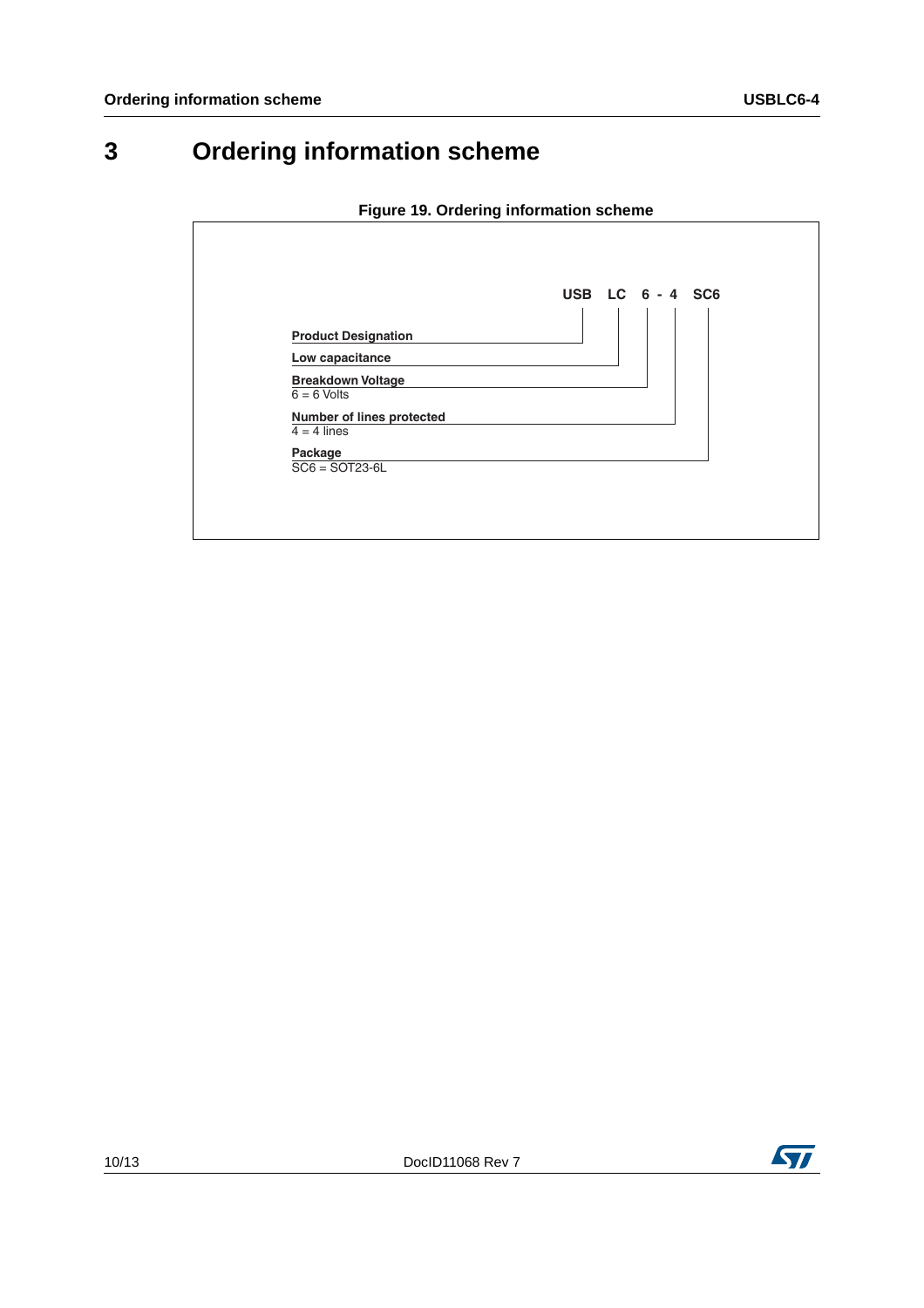## **4 Package information**

- Epoxy meets UL94, V0
- Lead-free package

In order to meet environmental requirements, ST offers these devices in different grades of ECOPACK® packages, depending on their level of environmental compliance. ECOPACK® specifications, grade definitions and product status are available at: *[www.st.com](http://www.st.com)*. ECOPACK® is an ST trademark.



**Table 3. SOT23-6L package dimensions**



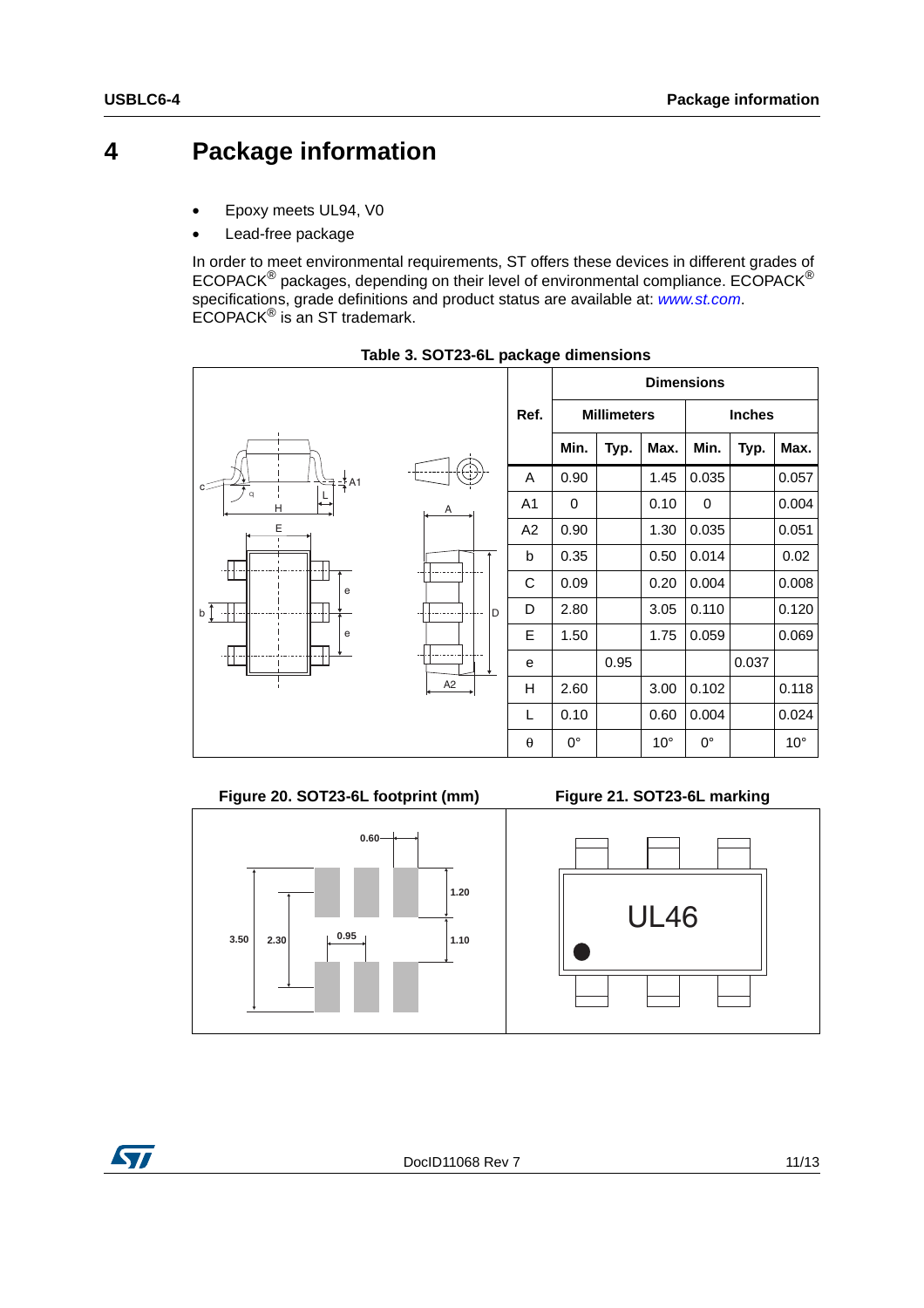## **5 Ordering information**

| Table 4. Ordering information |  |  |  |  |  |
|-------------------------------|--|--|--|--|--|
|                               |  |  |  |  |  |

| Order code  | <b>Marking</b> | Package  | Weight  | <b>Base gtv</b> | Delivery mode |
|-------------|----------------|----------|---------|-----------------|---------------|
| USBLC6-4SC6 | UL46           | SOT23-6L | 16.7 mg | 3000            | Tape and reel |

## **6 Revision history**

#### **Table 5. Document revision history**

| Date            | <b>Revision</b> | <b>Changes</b>                                                                                                                                                                                     |
|-----------------|-----------------|----------------------------------------------------------------------------------------------------------------------------------------------------------------------------------------------------|
| 10-Dec-2004     |                 | First issue.                                                                                                                                                                                       |
| 28-Feb-2005     | $\overline{2}$  | Minor layout update. No content change.                                                                                                                                                            |
| 04-Feb-2008     | 3               | Updated operating junction temperature range in absolute ratings,<br>page 2. Updated Section 2: Technical information. Updated marking<br>illustration Figure 21. Reformatted to current standard. |
| 23-Sep-2011     | 4               | Updated leakage current at $V_{RM}$ = 5.25 V as specified in USB<br>standard. Updated marking illustration Figure 21.                                                                              |
| $13 - Oct-2015$ | 5               | Updated features in cover page and Table 2.                                                                                                                                                        |
| 26-Oct-2015     | 6               | Updated features in cover page.                                                                                                                                                                    |
| 03-Nov-2015     | 7               | Minor text changes.                                                                                                                                                                                |